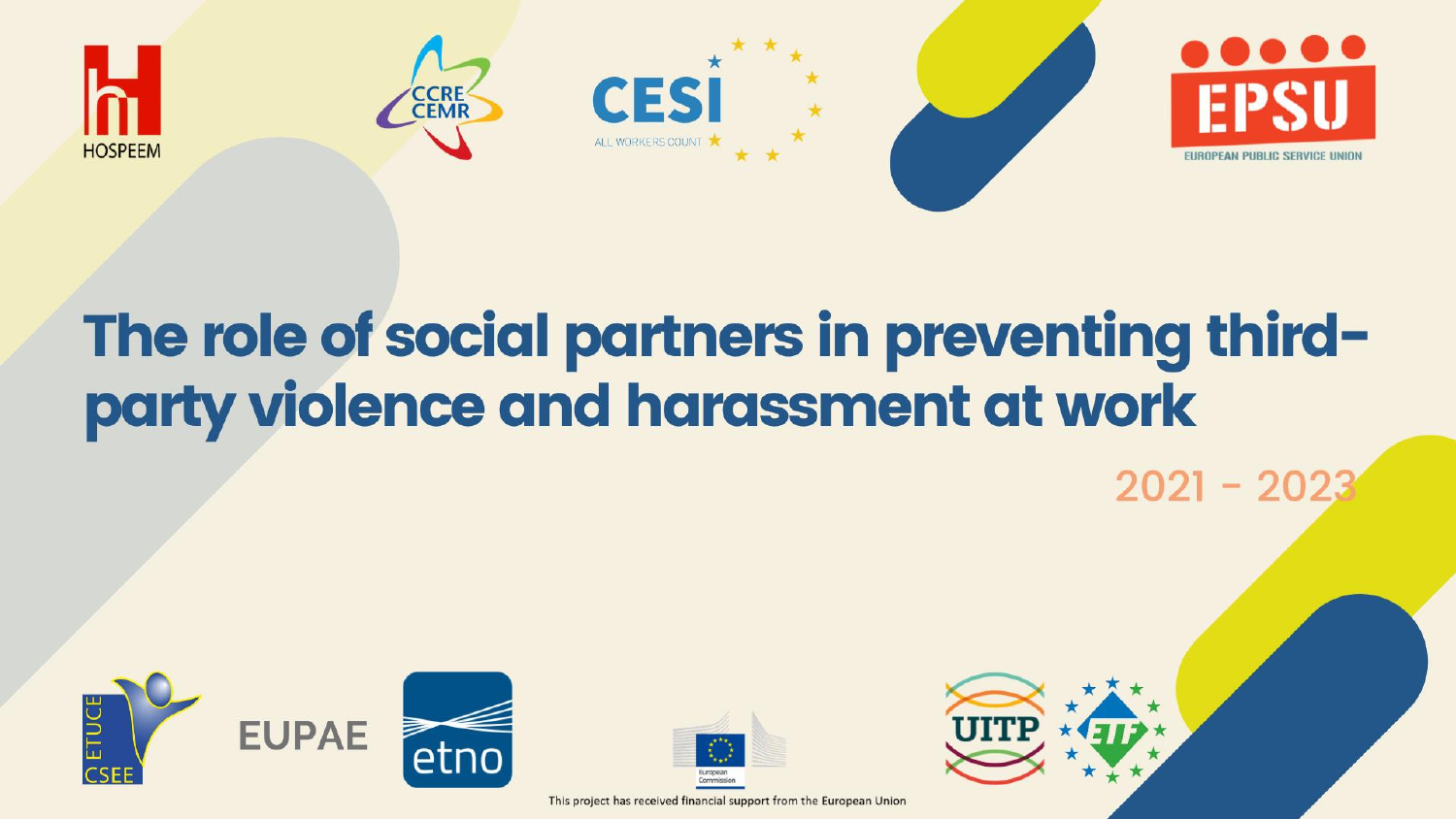## Webinar 5: Protection and compensation for victims and sanctions against perpetrators

#### **4 March 2021**

Overview of previous webinar Findings from the TPV survey Overview of European and international provisions Dr. Jane Pillinger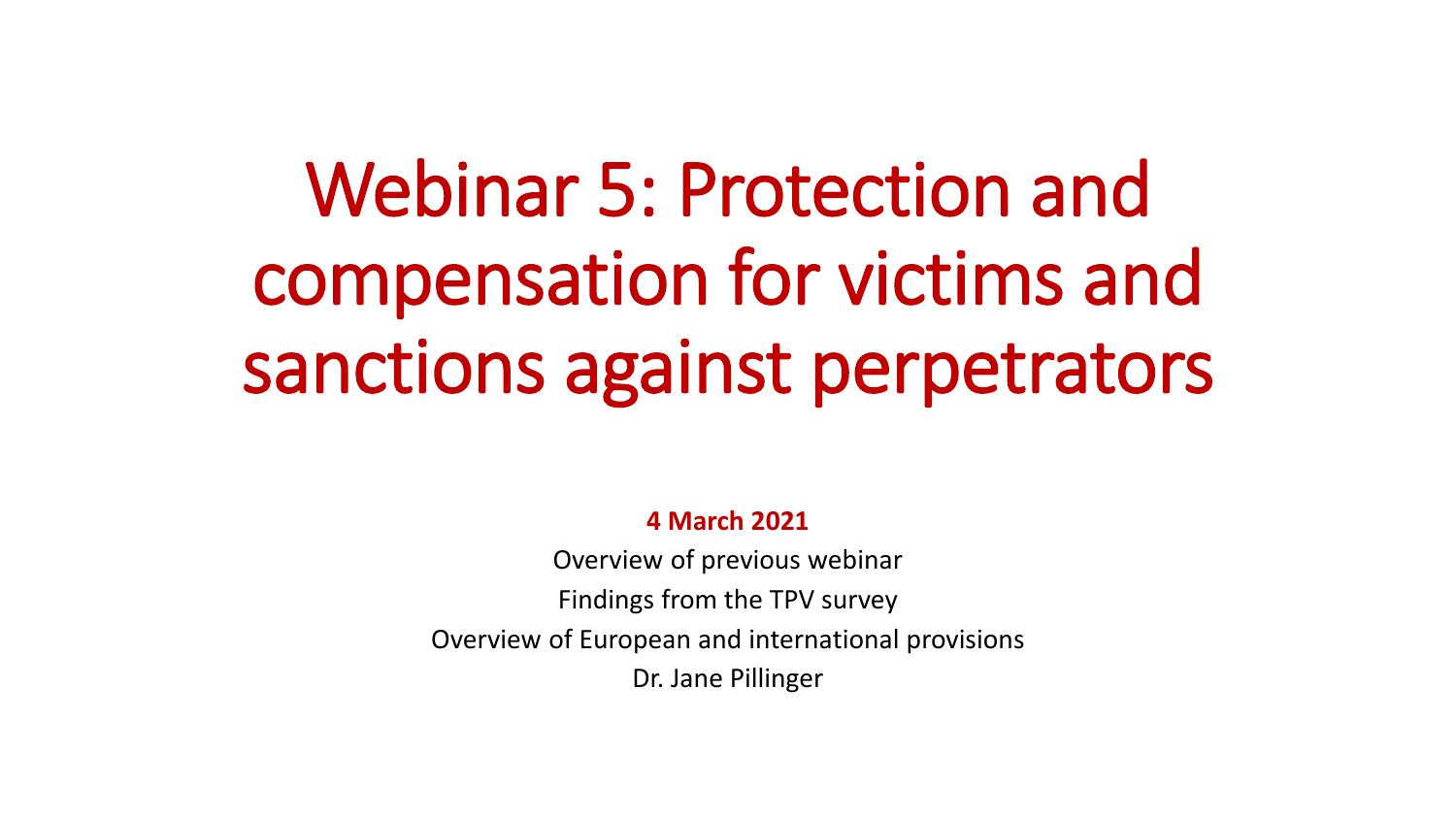# 1. Overview of Webinar 4 on Digitalisation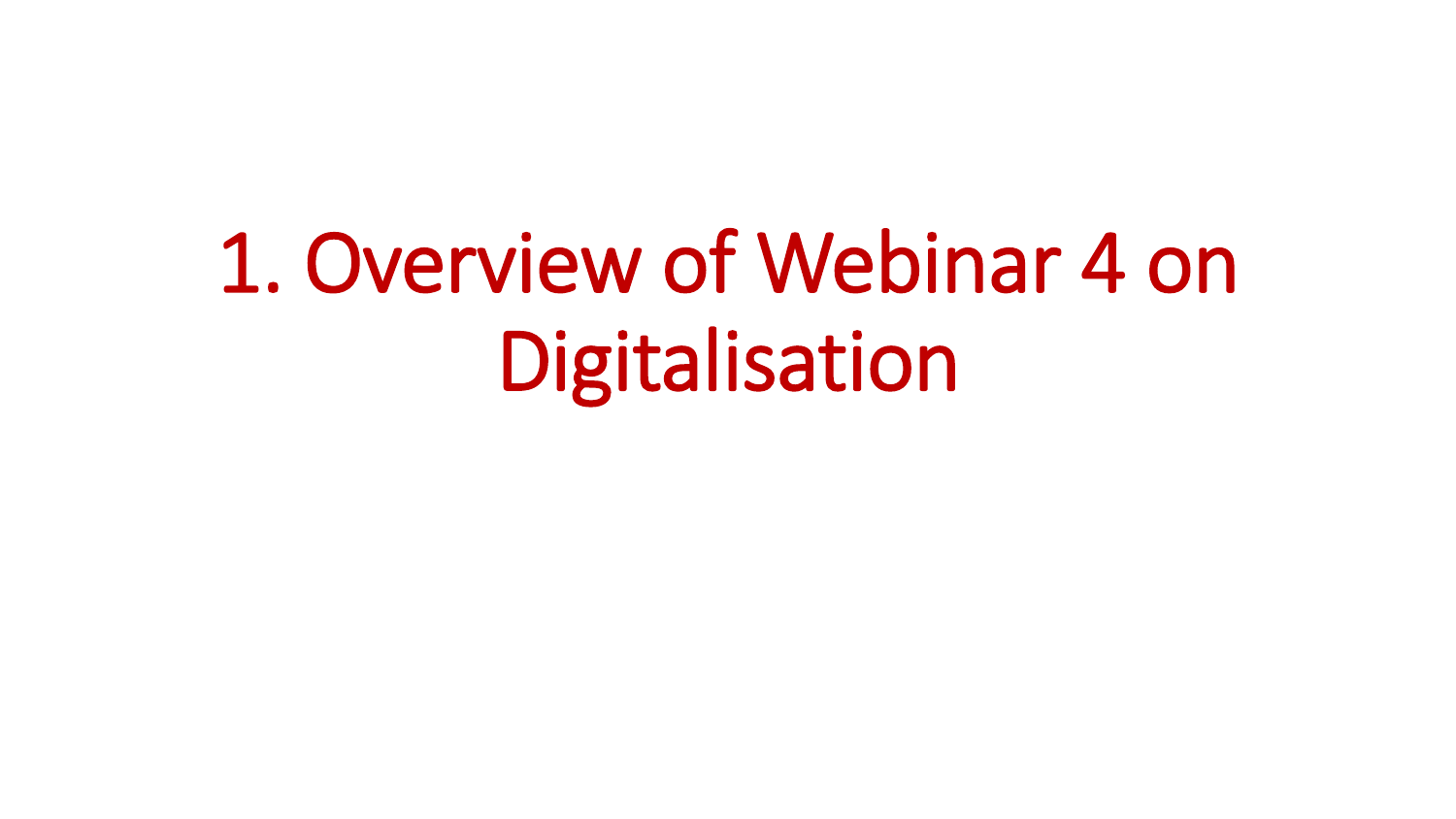## 2. Recap on the survey on TPVH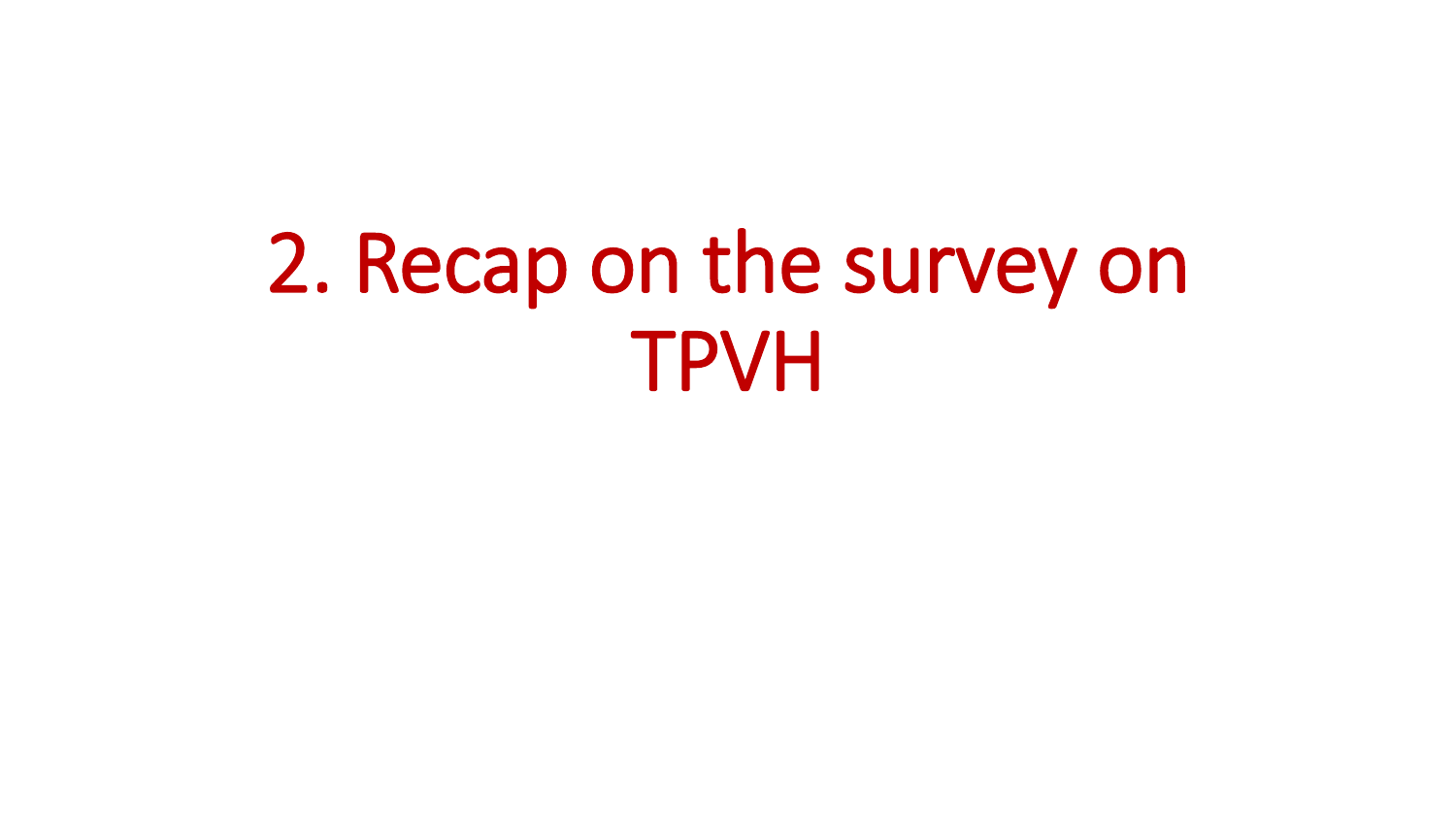## Summary of survey results

The survey was closed at the end of December:

- 165 full responses from 19 countries and European level
- Highest levels of responses from prisons, followed by hosptials, education and urban transport
- 59 trade union; 87 employer; 19 did not specify
- Verbal harassment, followed by pschological harassment and physical violence/assault are the most common forms of TPHV
- 70% of respondents were not aware of the Multisectoral Guidelines, higher amongst employers than unions
- Where measures had been agreed, nearly half were jointly agreed between unions and employers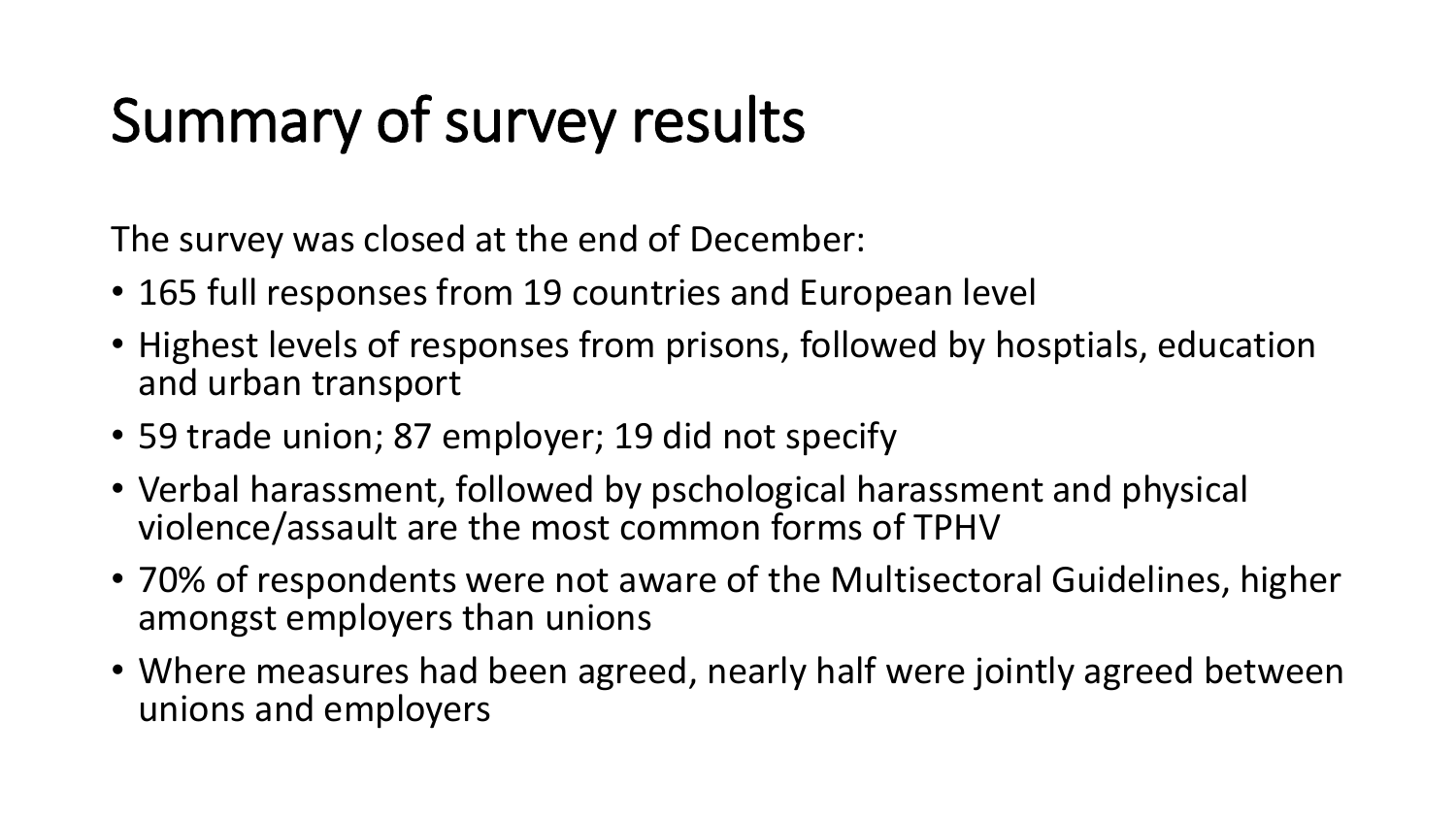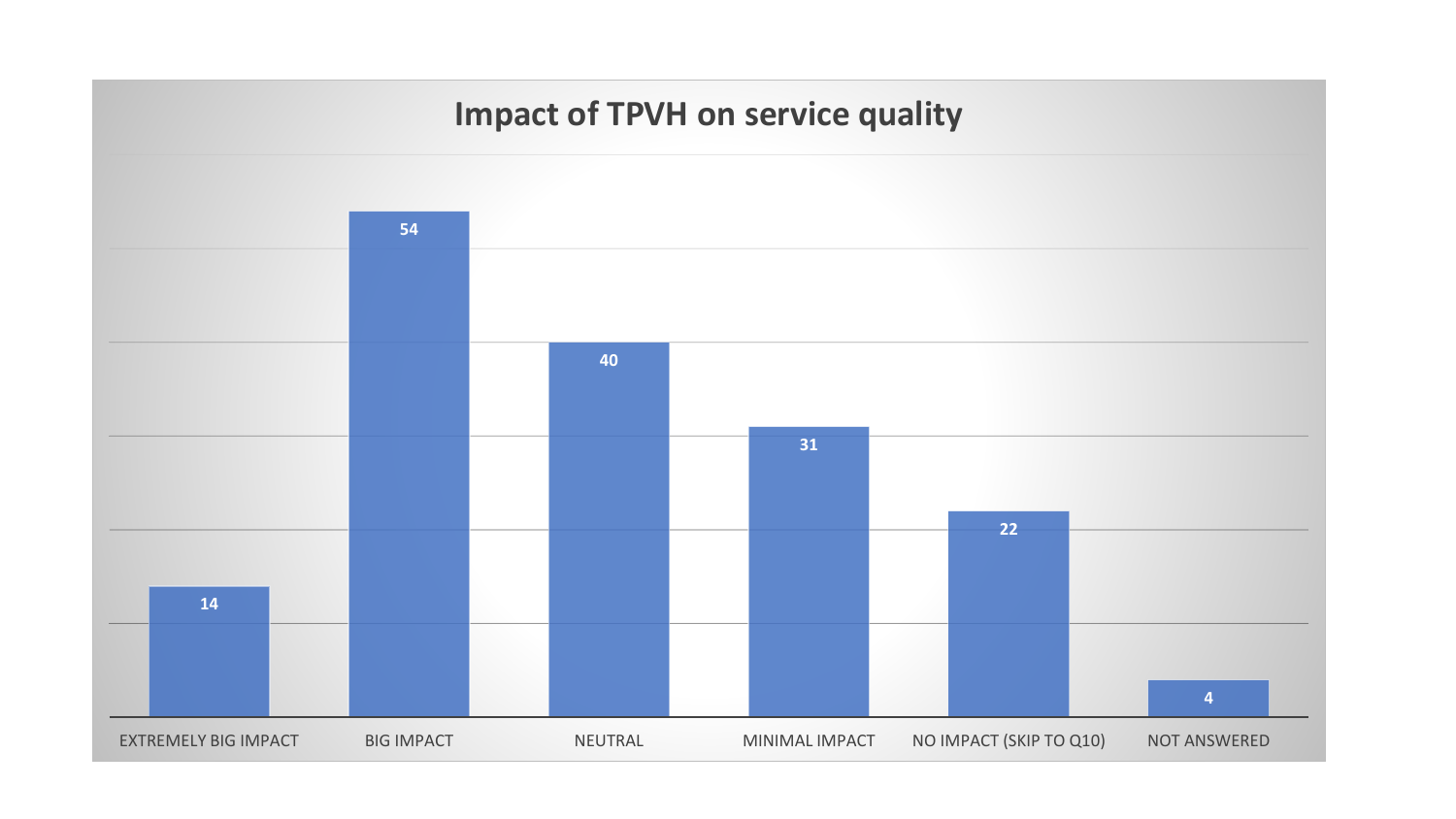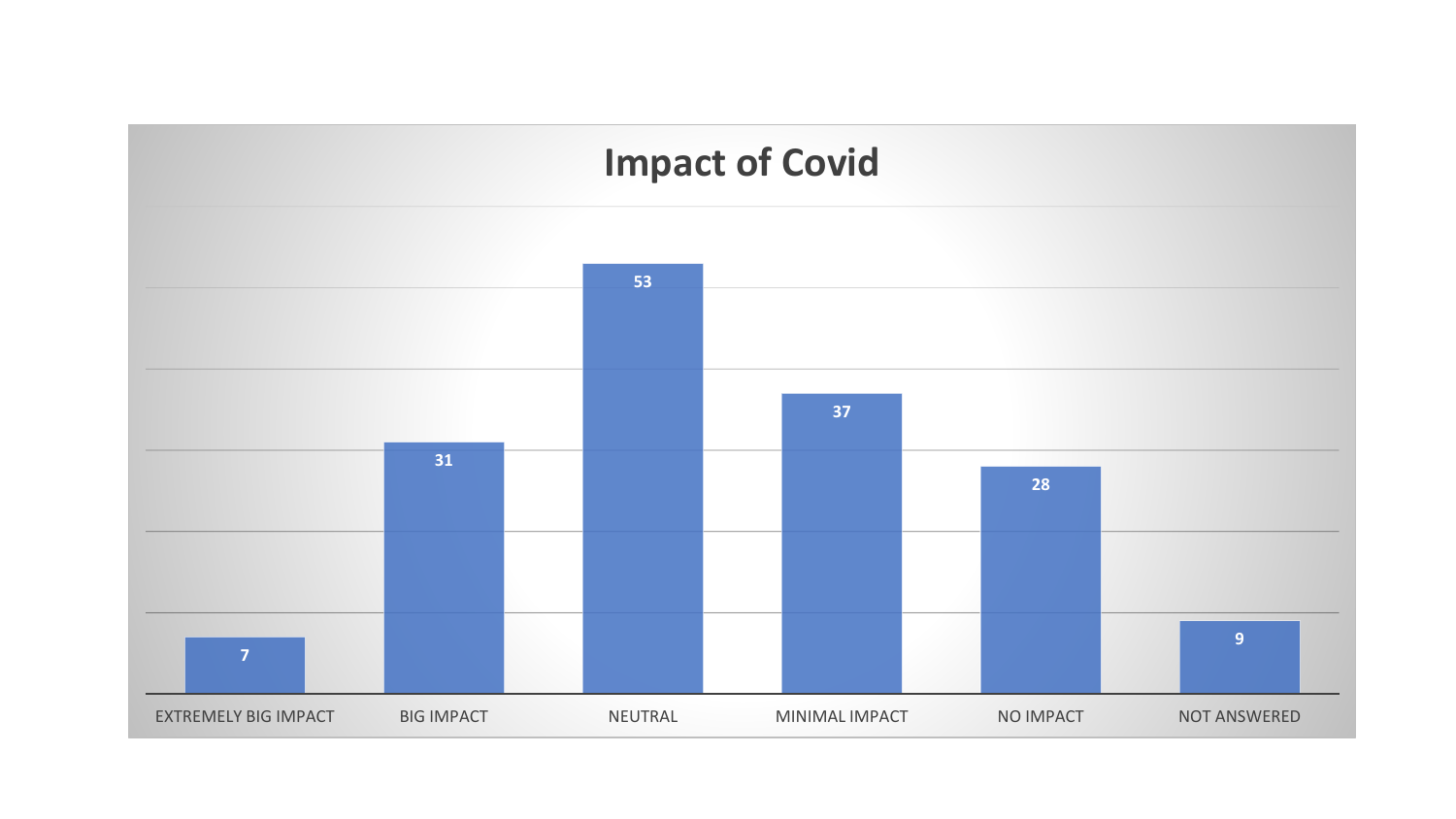

#### **Measures currently provided to prevent and address TPVH**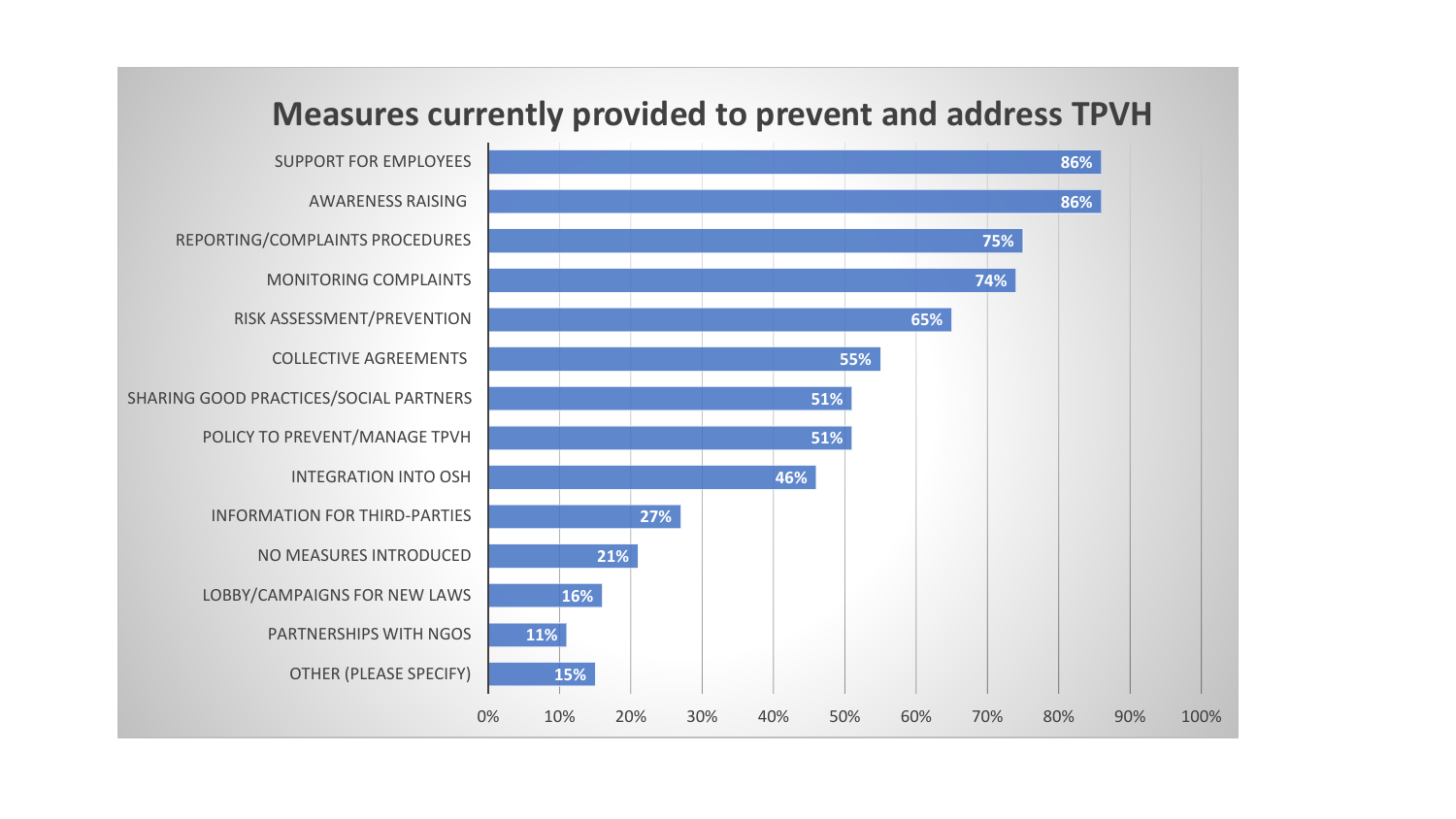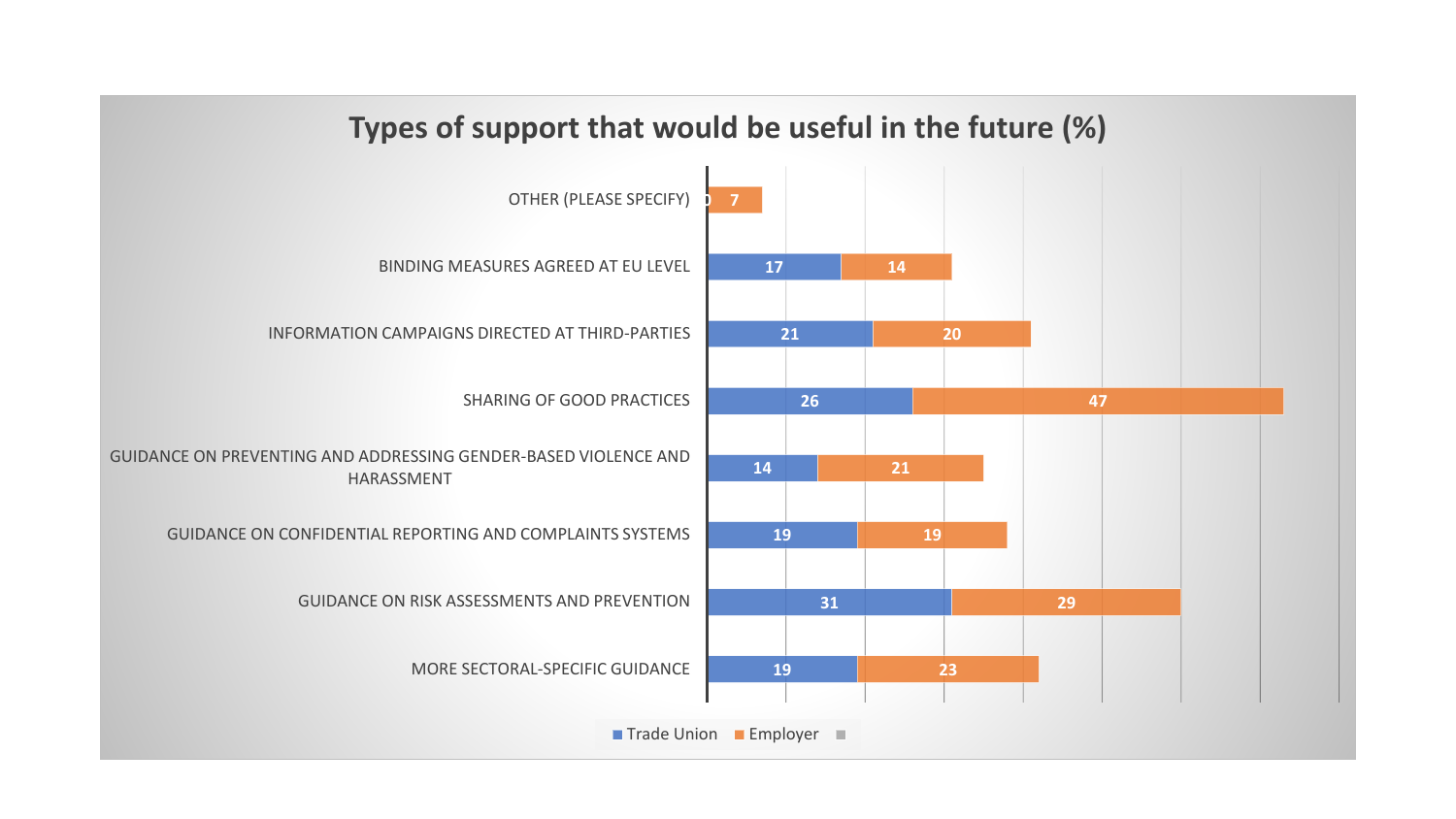#### **Specific recommendations about the revision of the guidelines**



**More detailed/specific guidance** 

**Additional practical guidance** 

- Stronger on gender-based violence
- **Legally binding measures**
- **Better follow-up**
- **Integration of internal and** external violence and harassment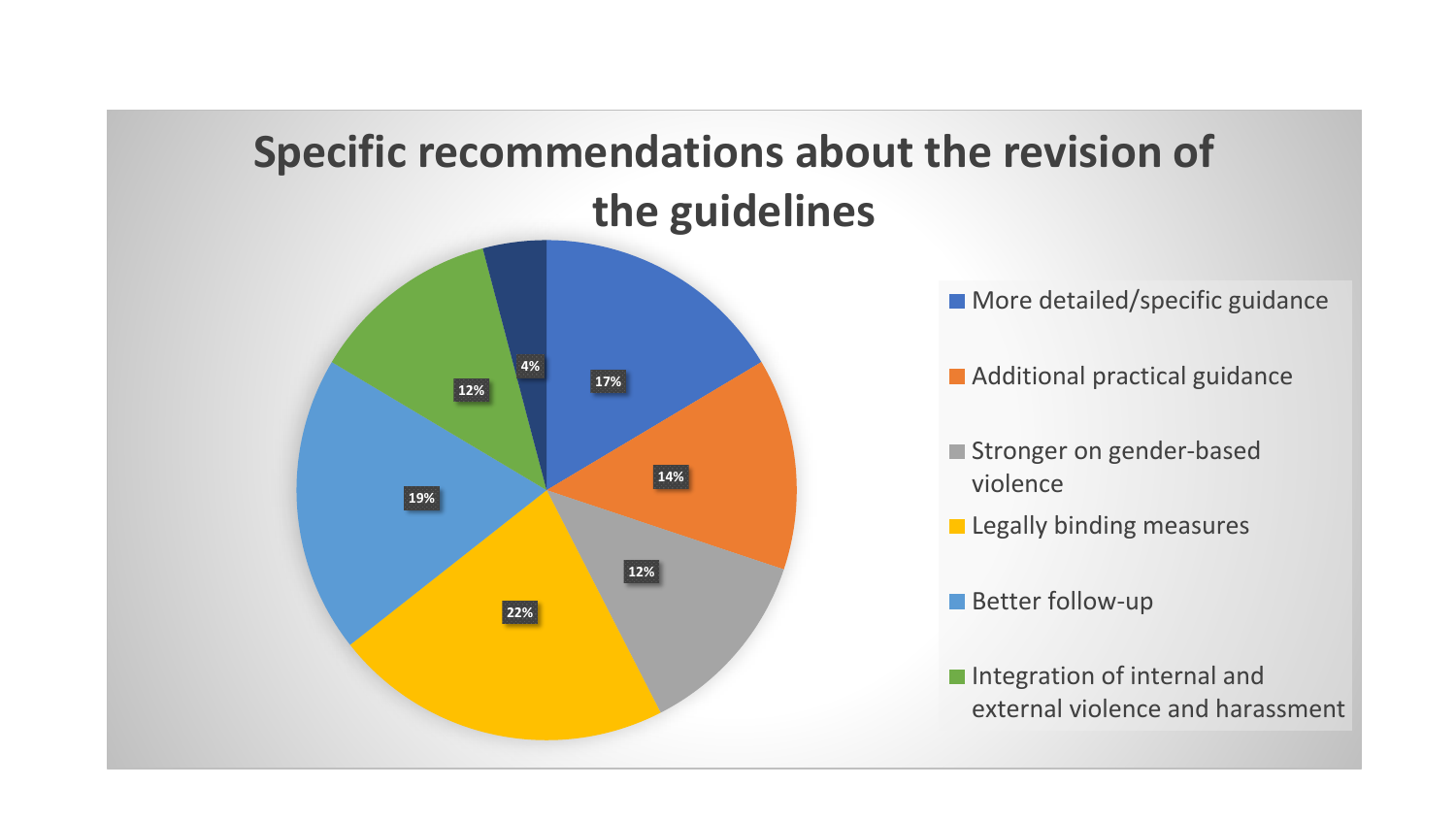3. Examples of European and international instruments covering protection and remedies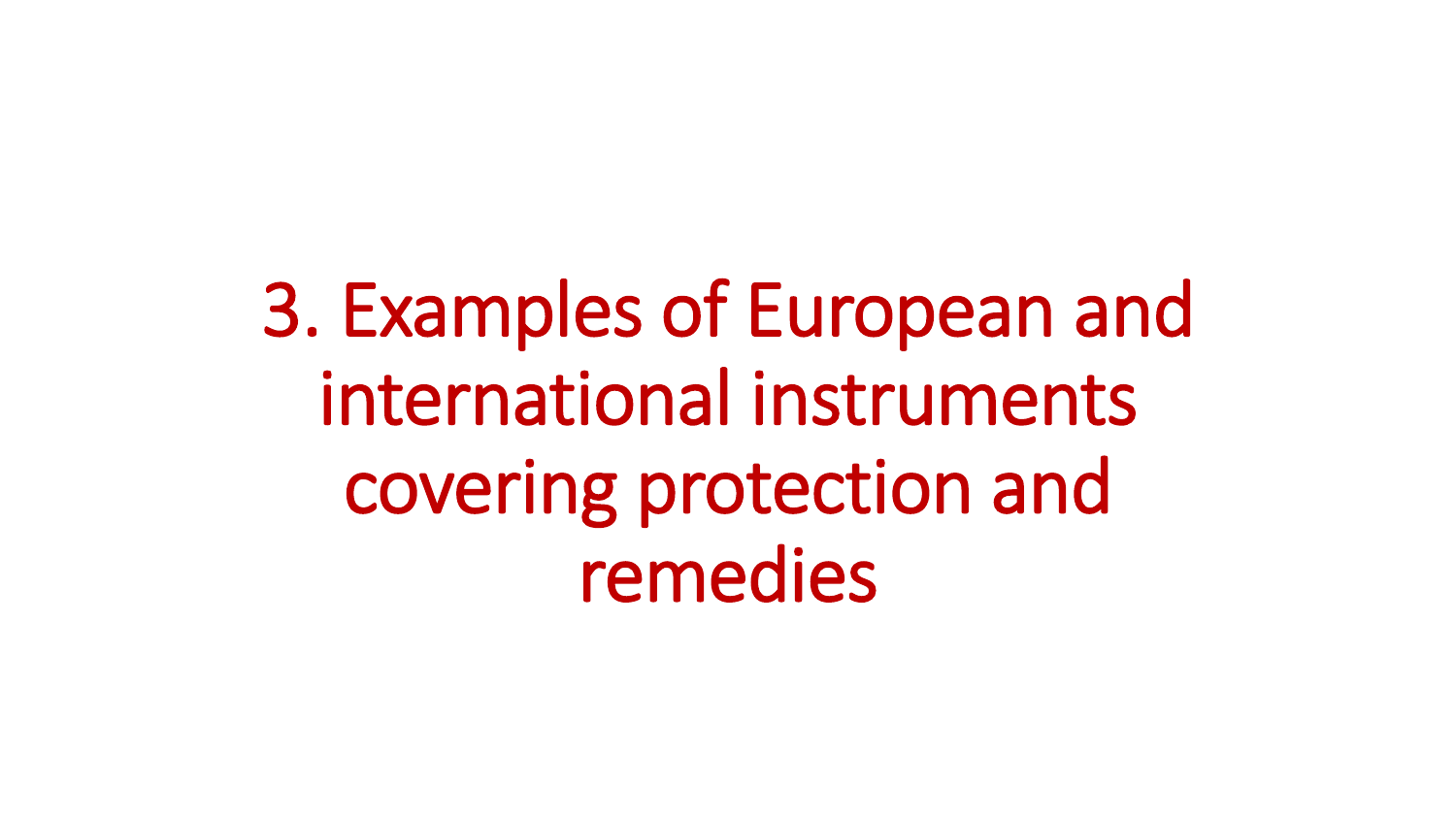### Provisions for support, protection and compensation in European Directives covering harassment and sexual harassment

- Directive 2000/43/EC against discrimination on grounds of race and ethnic origin.
- Directive 2000/78/EC against discrimination at work on grounds of religion or belief, disability, age or sexual orientation.
- Directive 2006/54/EC equal treatment for men and women in matters of employment and occupation.
- Directive 2004/113/EC equal treatment for men and women in the access to and supply of goods and services.
- Directive 2012/29/EU minimum standards on the rights, support and protection of victims of crime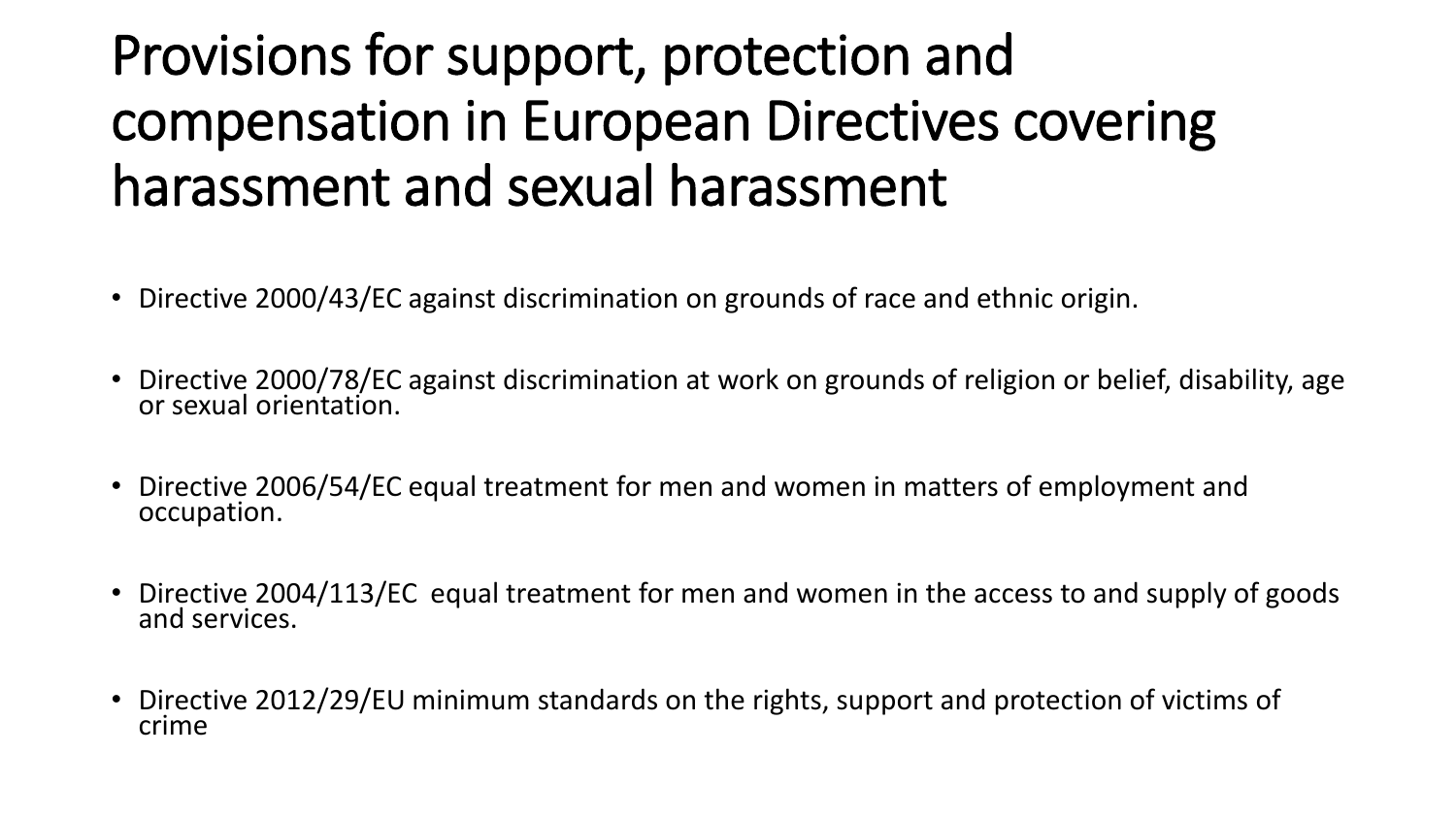### Victims' rights directive

**Directive 2012/29/EU establishing minimum standards on the rights, support and protection of victims of crime, and replacing Council Framework Decision 2001/220/JHA**

- Minimum standards on the rights, support and protection of victims of crime and that persons who have fallen victim to crime are recognised and treated with respect, and must receive proper protection, support and access to justice.
- Article 8: Right to access victim support services, including "targeted and integrated support for victims with specific needs, such as victims of sexual violence, victims of gender-based violence and victims of violence in close relationships, including trauma support and counselling."
- Article 9: Victim support services to include as a minimum:

(a) information, advice and support relevant to the rights of victims including on accessing national compensation schemes for criminal injuries, and on their role in criminal proceedings including preparation for attendance at the trial;

(b) information about or direct referral to any relevant specialist support services in place;

- (c) emotional and, where available, psychological support;
- (d) advice relating to financial and practical issues arising from the crime;

(e) unless otherwise provided by other public or private services, advice relating to the risk and prevention of secondary and repeat victimisation, of intimidation and of retaliation.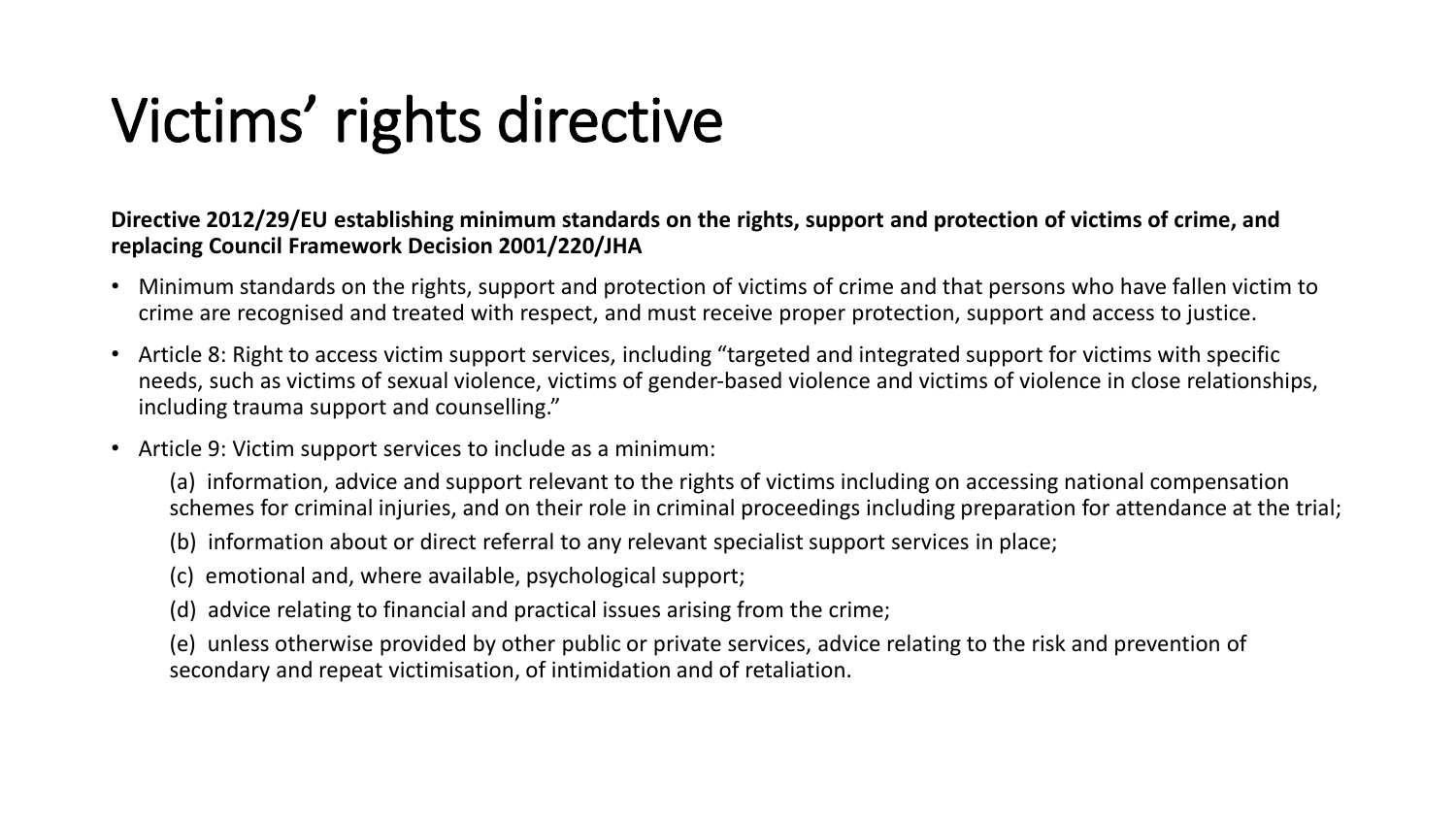### Proposed directive on GBV

- Will cover violence against women, domestic violence and female genital mutilation as a basis for future legislative criminal-law instruments against gender-based violence including a framework to fight violence against women (policy, prevention, protection, prosecution, provision and partnership)
- Council of Europe Convention on preventing and combating violence against women and domestic violence adopted on 7 April 2011
	- Protection is one of the four pillars of the Convention.
	- Article 1: the design a comprehensive framework, policies and measures for the protection of and assistance to all victims of violence against women and domestic violence;
	- Chapter IV Protection and support: laws to provide for protection and support, coordination between all relevant agencies; right to claim compensation; protection measures against all forms of violence and harassment, including stalking and sexual violence; sexual harassment subject to criminal and other legal sanctions; prosecution and sanctions;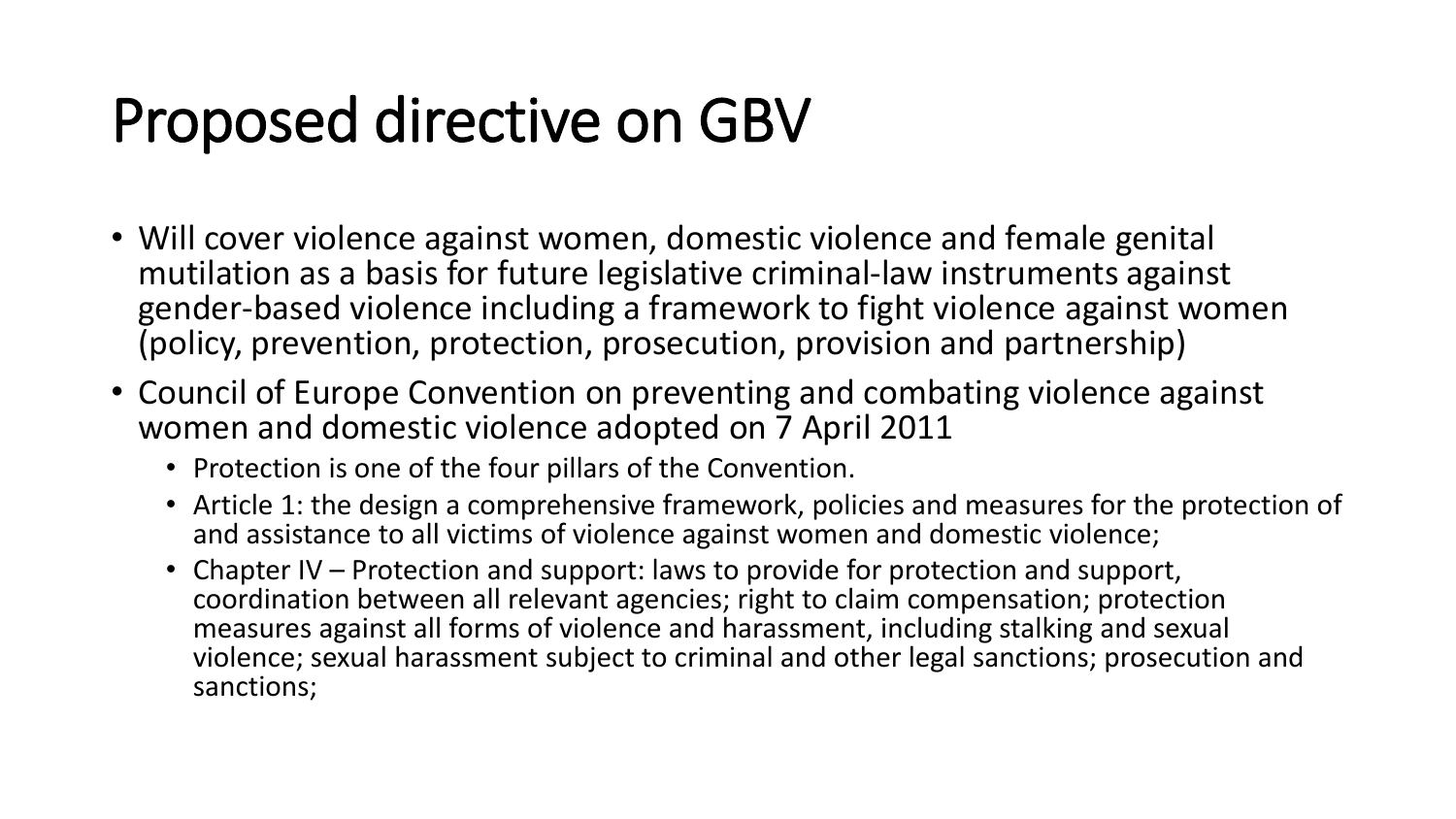### ILO Violence & harassment Convention No.190

#### **TPVH is recognised as a form of workplace violence.**

#### • **Chapter IV: Protection and prevention**

• Each Member shall take appropriate measures to prevent violence and harassment in the world of work (Article 8)

#### • **Chapter V: Enforcement and remedies**

• Covers legal, social, medical and administrative support for victims; protection against victimisation; sanctions against perpetrators; specific supports for victims of GBVH.

#### • **Recommendation 206**

- Detailed guidance on provision of supports; right to compensation in the event of damages and psychosocial, physical or any other injury or illness which results in incapacity to work.
- Specific workplace supports for victims of domestic violence.
- Perpetrators should be held accountable and provided counselling or other measures, in order to prevent the reoccurrence of violence and harassment.